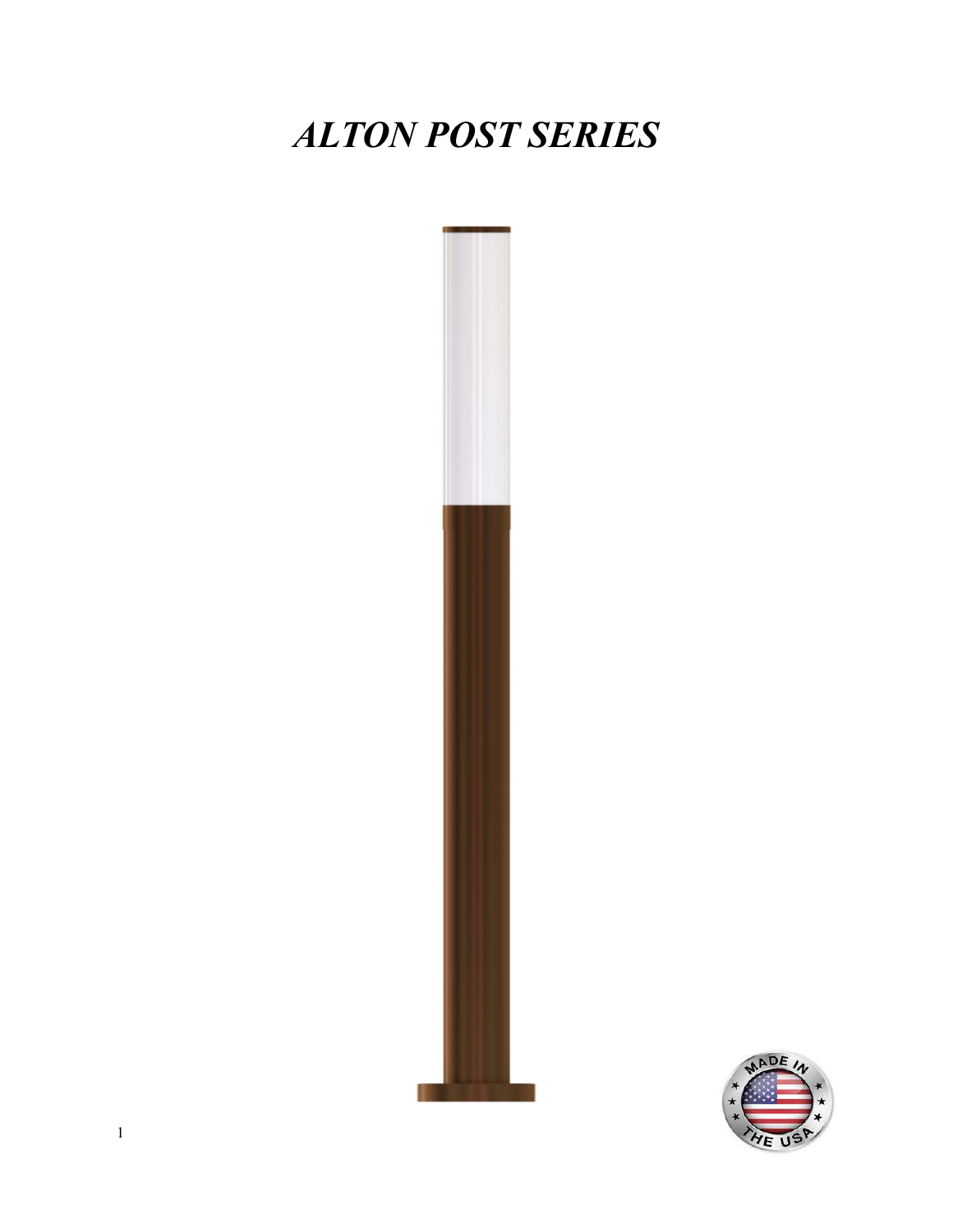

## ALTON POST SERIES, 6" ROUND



All parts are durable Aluminum Extruded Round Tube with .080 Round aluminum Roof Cap, with supports fabricated for maximum strength.

SPECIFICATIONS

#### Lens

Material

Standard White Frosted Premium Acrylic or Clear Frosted Premium Acrylic

#### LED

ALTA Long Life, high-efficiency, surface mount LEDs mounted on MPCB Aluminum Boards Lifespan:

100,000 hour LED lifespan based on IES LM-80 results and TM-21 calculations

#### Driver

0-10V Dimming Driver for 120/277 volt, Constant Current, metal case, 5 year warranty

#### Label

ETL Listed for US and Canada for Wet Location

DELIVERED LUMENS PER WATT

 $2700K = 80$  $3000K = 90$  $3500K = 100$  $4100K = 110$  $5000K = 120$ 

Sample Number: ALT-P6-10'-40LED-AB-WF-30K

CATALOG NUMBER W ALT-P6-10'-40LED-FINISH-LENS-KELVIN ALT-P6-10'-60LED-FINISH-LENS-KELVIN ALT-P6-10'-80LED-FINISH-LENS-KELVIN ALT-P6-12'-60LED-FINISH-LENS-KELVIN ALT-P6-12'-90LED-FINISH-LENS-KELVIN ALT-P6-12'-120LED-FINISH-LENS-KELVIN ALT-P6-14'-80LED-FINISH-LENS-KELVIN ALT-P6-14'-120LED-FINISH-LENS-KELVIN ALT-P6-14'-160LED-FINISH-LENS-KELVIN

| VATTS | A    | B   | C | D      |
|-------|------|-----|---|--------|
| 40    | 120" | 36" | 6 | 12.25" |
| 60    | 120" | 36" | 6 | 12.25" |
| 80    | 120" | 36" | 6 | 12.25" |
| 60    | 144" | 48" | 6 | 12.25" |
| 90    | 144" | 48" | 6 | 12.25" |
| 120   | 144" | 48" | 6 | 12.25" |
| 80    | 168" | 60" | 6 | 12.25" |
| 120   | 168" | 60" | 6 | 12.25" |
| 160   | 168" | 60" | 6 | 12.25" |

Evergreen Lighting www.evergreenlighting.com

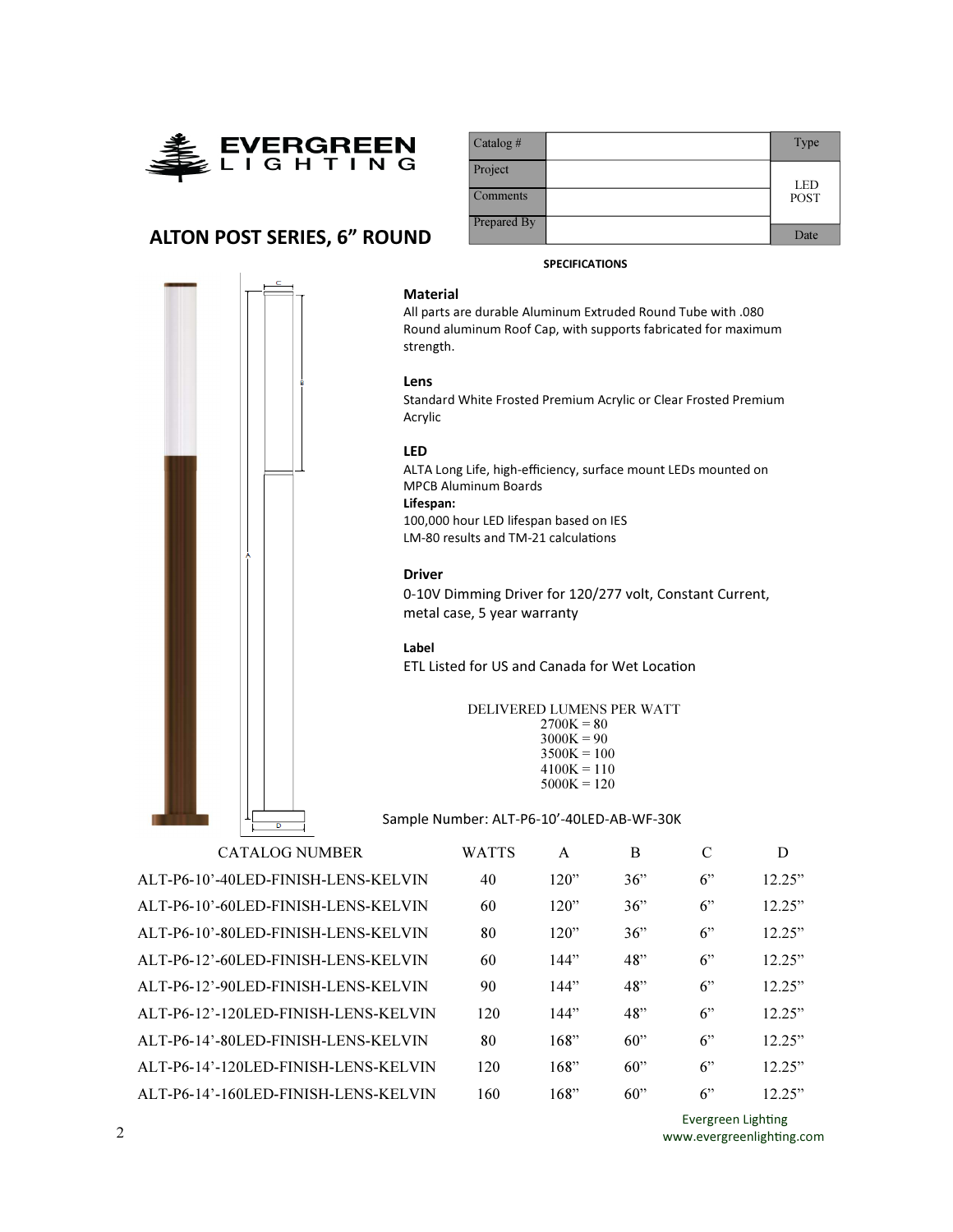

| $\text{Catalog}$ # | Type        |
|--------------------|-------------|
| Project            | <b>LED</b>  |
| <b>Comments</b>    | <b>POST</b> |
| Prepared By        | Date        |

## ALTON POST SERIES, 8" ROUND



#### SPECIFICATIONS

All parts are durable Aluminum Extruded Round Tube with .080 Round aluminum Roof Cap, with supports fabricated for maximum strength.

#### Lens

Material

Standard White Frosted Premium Acrylic or Clear Frosted Premium Acrylic

#### LED

ALTA Long Life, high-efficiency, surface mount LEDs mounted on MPCB Aluminum Boards

### Lifespan:

100,000 hour LED lifespan based on IES LM-80 results and TM-21 calculations

#### Driver

0-10V Dimming Driver for 120/277 volt, Constant Current, metal case, 5 year warranty

#### Label

ETL Listed for US and Canada for Wet Location

#### DELIVERED LUMENS PER WATT

 $2700K = 80$  $3000K = 90$  $3500K = 100$  $4100K = 110$  $5000K = 120$ 

Sample Number: ALT-P8-15'-80LED-AB-WF-30K

ALT-P8-12'-60LED-FINISH-LENS-KELVIN ALT-P8-12'-90LED-FINISH-LENS-KELVIN ALT-P8-12'-120LED-FINISH-LENS-KELVIN ALT-P8-15'-80LED-FINISH-LENS-KELVIN ALT-P8-15'-120LED-FINISH-LENS-KELVIN ALT-P8-15'-160LED-FINISH-LENS-KELVIN ALT-P8-18'-120LED-FINISH-LENS-KELVIN ALT-P8-18'-180LED-FINISH-LENS-KELVIN ALT-P8-18'-240LED-FINISH-LENS-KELVIN

| VATTS | A    | B   | $\mathcal{C}$ | D      |
|-------|------|-----|---------------|--------|
| 60    | 144" | 48" | 8"            | 14.25" |
| 90    | 144" | 48" | 8"            | 14.25" |
| 120   | 144" | 48" | 8"            | 14.25" |
| 80    | 180" | 60" | 8"            | 14.25" |
| 120   | 180" | 60" | 8"            | 14.25" |
| 160   | 180" | 60" | 8"            | 14.25" |
| 120   | 216" | 72" | 8"            | 14.25" |
| 180   | 216" | 72" | 8"            | 14.25" |
| 240   | 216" | 72  | $R$ "         | 14.25" |

Evergreen Lighting www.evergreenlighting.com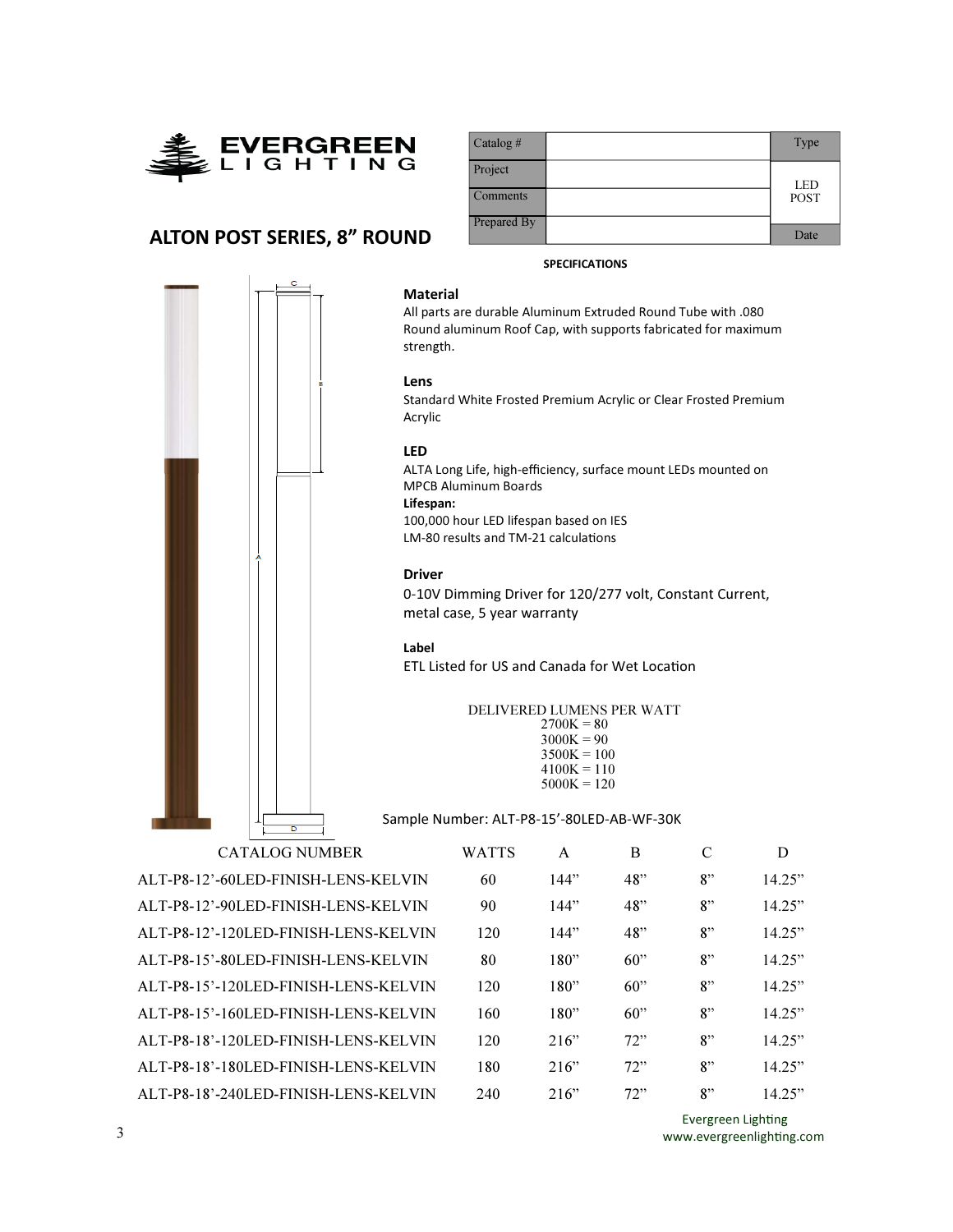

## ALTON POST SERIES 6" & 8" ROUND AVAILABLE OPTIONS

#### POWDERCOAT FINISHES

Architectural Bronze (AB) Textured Bronze (TBR) Matte Black (MBK) Semi Gloss Black (GBK) Textured Black (TBK) Textured Rust (TR) Matte White (MW) Textured White (TW) Gloss White (GW) Metallic Grey (MG) Brushed Aluminum (BA) adder Metallic Nickel (MN)

#### STANDARD ACRYLIC LENS

White Frosted (WF) Clear Frosted (CFA)

## OPTIONAL ALABASTER ACRYLIC LENS WITH 1 SEAM

White Alabaster (WA) Honey Onyx (HO) Natural Horn (NH) Beige Alabaster (BA) Honey Swirl (HS)

#### OPTIONS

LED EMR - Up to 24W OCC Sensors Photo Cell Control TRIAC PHASE DIMMING 0-10V DIMMING 347 VOLT FOR CANADA SPECIAL OPTIONS

- GFCI Receptacle (GFCI) GFCI duplex receptacle attached to pole with gasket, provided with weather proof, self closing cover: located roughly 36" from base of pole. Receptacle is intended only for portable tools or other portable equipment to be connected to outlet only when attended by operating personnel. Please specify voltage if different from luminaire voltage. For use with 120V applications only. For other voltages, please consult factory for special requirements.
- Dual Switching (DS) LED's are divided into two (2) circuits with individual drivers, two (2) separated power feeds within the fixture.

#### MOUNTING

Standard anchor bolts are 5/8" X 24" X 3". Bolts, nuts, and washers shall be hot dipped galvanized steel.

WARRANTY: Evergreen Lighting warrants POST LED products sold by Evergreen Lighting to be free from defects in material and workmanship for a period of One year for metal parts, a period of five 5 years for exterior housing powdercoat finish, a period of five 5 years for LED Light Engines and, a period of five 5 years for LED power components (driver), from the date of sale of such goods to the buyer as specified in Evergreen Lighting shipment documents for each product.